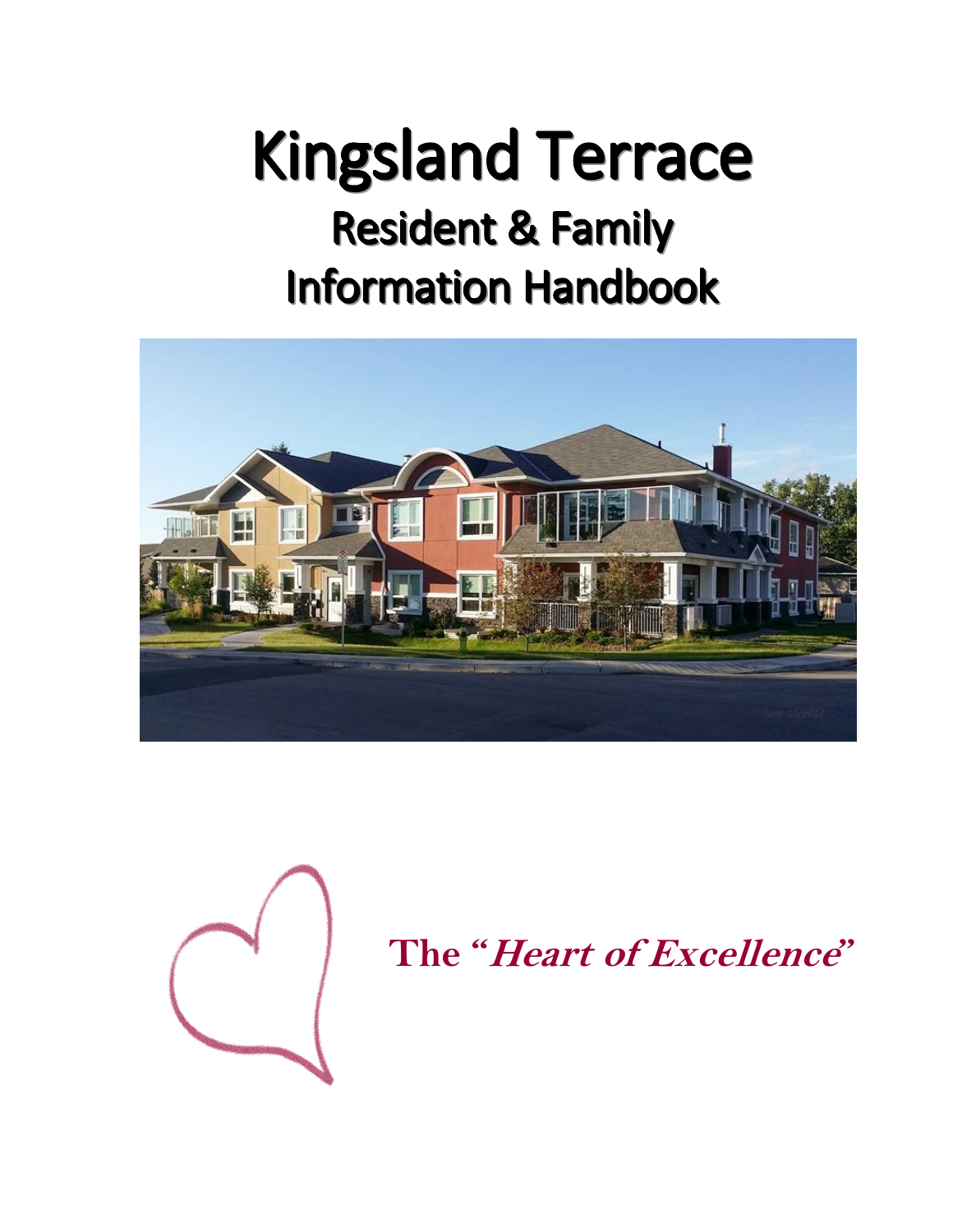# **Table of Contents**

| Step-by-Step Concerns Resolution Flow Map. 11                         |
|-----------------------------------------------------------------------|
| Family/Resident Responsibility  12                                    |
|                                                                       |
|                                                                       |
| Infection Prevention and Control  14                                  |
|                                                                       |
|                                                                       |
| Continuity of Services (Contingency Planning) 16                      |
| Additional Addendum Information Available for Residents and Families: |

Managed Risk Agreements; Resident Rights; Personal Laundry and Labelling; Private Companions and/or External Service Providers.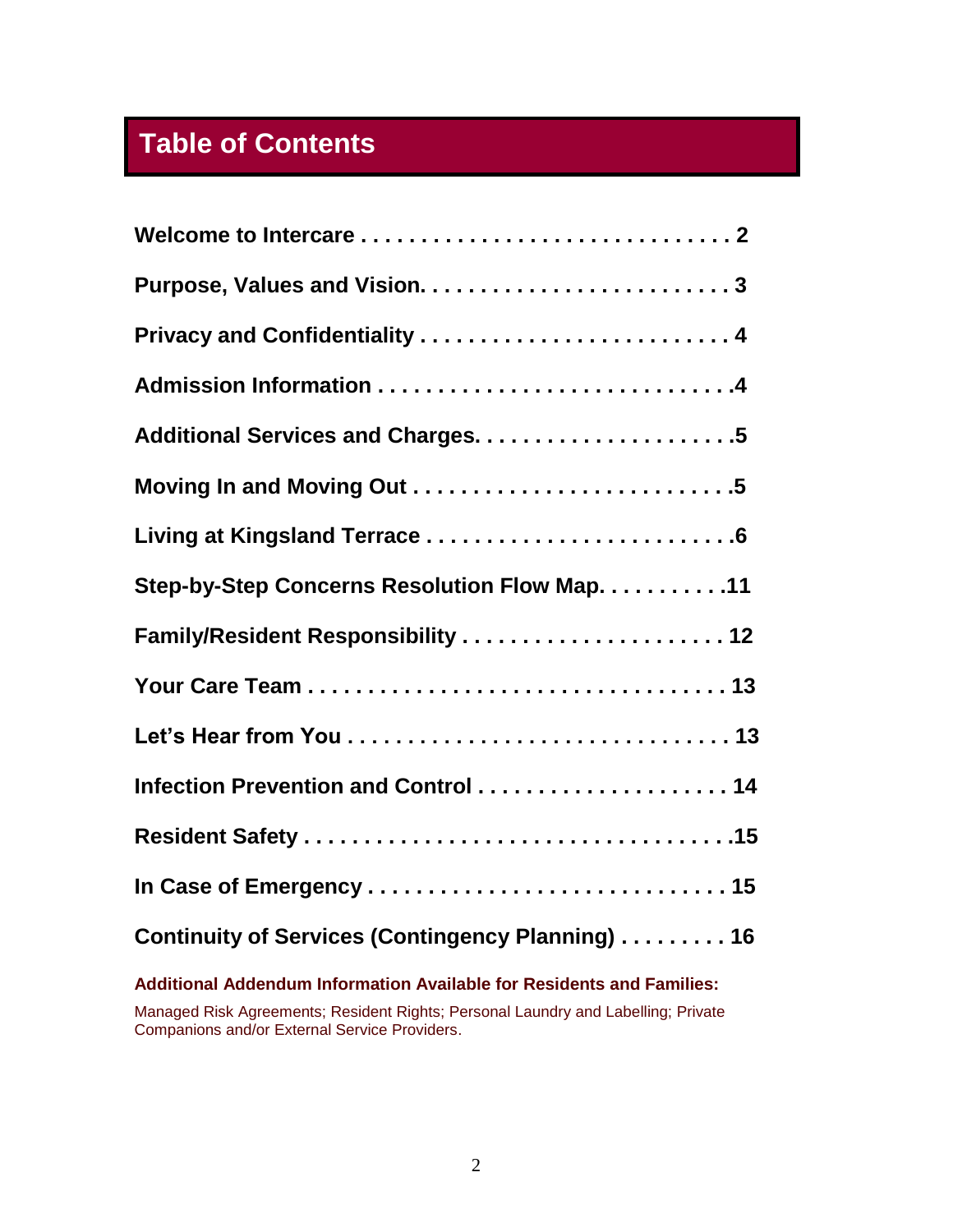Dear Residents and Families,

We are pleased to welcome you to Intercare at Kingsland Terrace - your new home!

This innovative living environment was designed to provide a new style of residential supportive living for unique resident populations within the City of Calgary. Our wonderful Team of qualified care and support service staff are ready to assist and help ensure your stay with us is comfortable, respectful and beyond expectation.

Kingsland Terrace offers a distinctive core of services and amenities that are specially designed to support your needs. As a result, we believe you will find that the care, recreation, dining and other programming will maximize your living experience while enjoying an improved quality of life each and every day. Our welcoming, dedicated staff members are committed to assisting you in getting settled and in exploring the various opportunities and options that are available to you at Kingsland Terrace.

This will be a new experience for you and as such you will undoubtedly have many questions. Please know that we are here first and foremost for you and will make a sincere commitment to answer all of your questions and address any concern in a timely manner. Our "open door" policy encourages residents and their families to contact, meet and discuss any needs, concerns, issues or suggestions with either the Facility Administrator or with a designated member of our collaborative care team at Kingsland Terrace.

Your feedback is both important to us and essential towards ensuring our ability to continually improve our service delivery. With this in mind, we offer an accessible and simple 'feedback' communications process for you and other family members, friends or loved ones that involves the use of a "Feedback Form". Feedback Forms are available both in paper version at the facility or electronically via our website [\(www.intercarealberta.com\)](http://www.intercarealberta.com/). Feedback Forms can be used to submit and share concerns, questions, complements or suggestions with us. We strongly encourage your feedback because we use this information as a tool for continuous quality improvement and to measure the overall effectiveness of our care and support systems. You have our commitment that your input will be followed up on and a response provided in a timely manner.

Finally, this is your home and we want to you enjoy all of the comforts, programs and surroundings that your home provides. We want you to feel well supported and live life to your fullest capacity. Welcome to Kingsland Terrace and thank you for choosing Intercare as your new home.

#### **Bert Evertt,**

President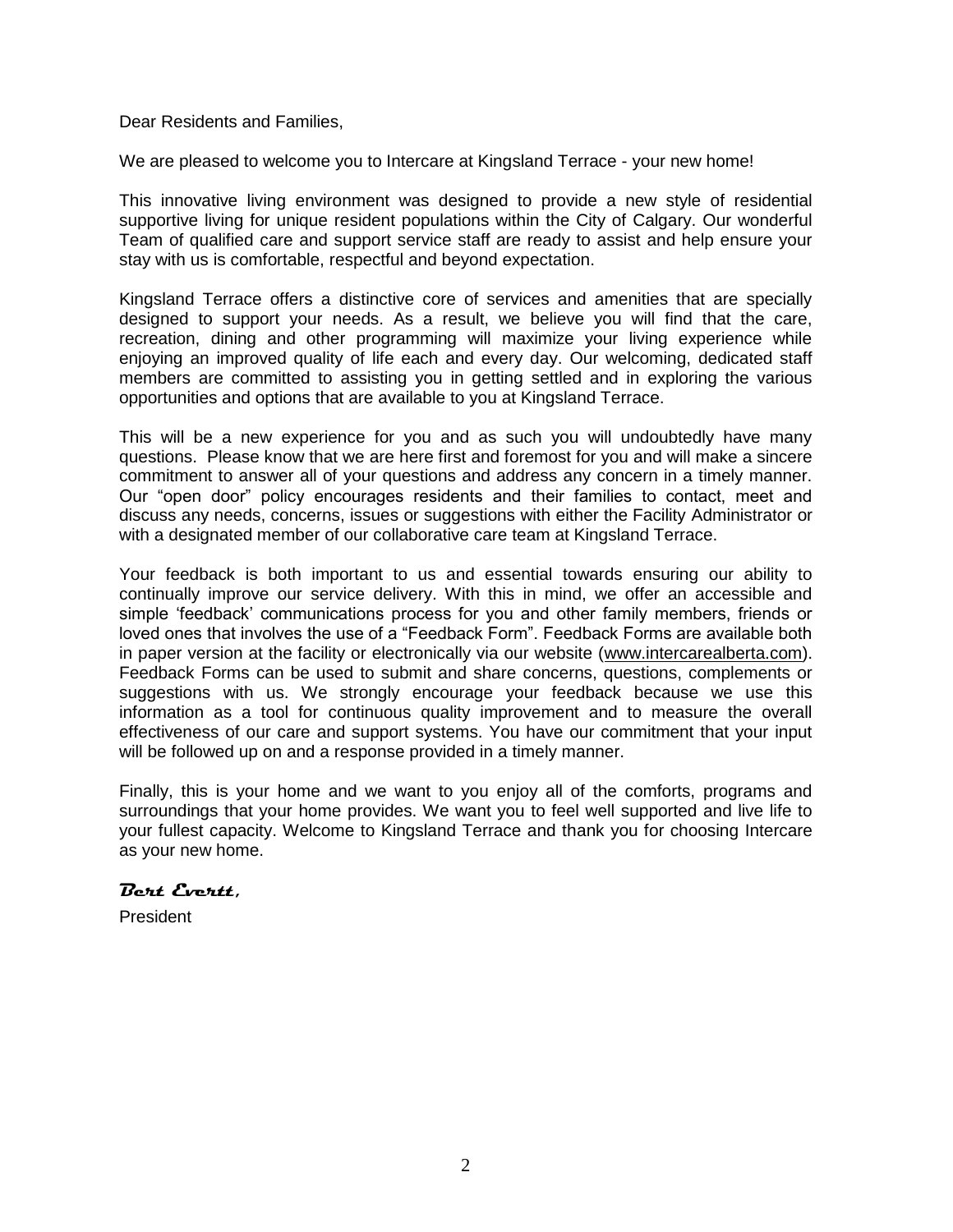### **Our Purpose:**

To maintain dignity, offer choice, support growth and honour those we serve.

### **Our Values**

**Respect:** Honouring each other as individuals

- **Compassion:** Responsive to the needs of others sharing joy, laughter and tears
- **Commitment:** Responsible and accountable for the safety and quality of services we provide
- **Ethics:** Conduct based on integrity, openness and trust
- **Service:** Recognizing that every interaction leaves a lasting impression.

# **Our Vision**

*"Heart of Excellence" –*

To be recognized as the first choice provider of continuing care services

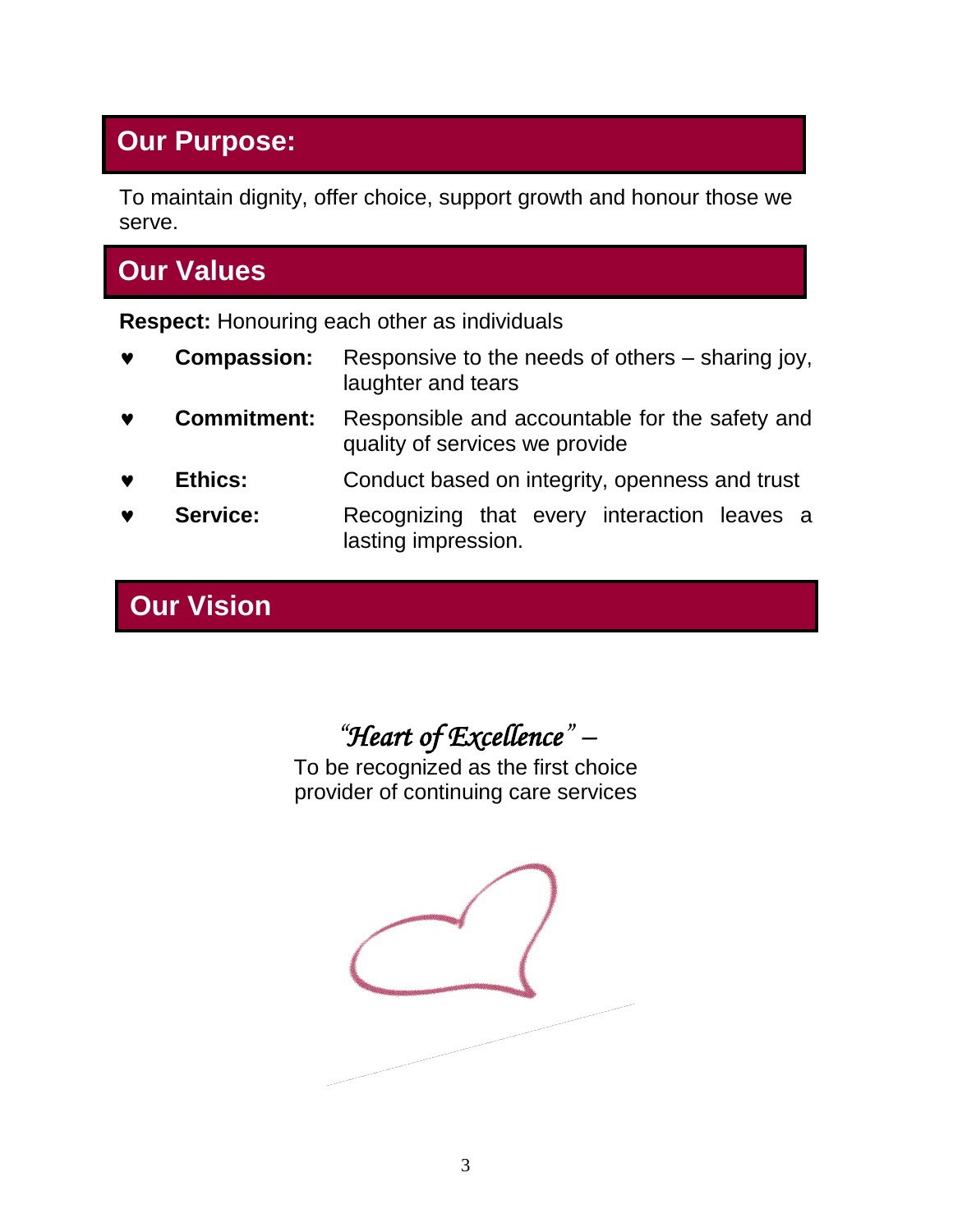# **Privacy and Confidentiality**

Residents have the right to have their privacy and confidentiality protected. Intercare will ensure that Residents' personal and health information provided to Intercare remains private and confidential pursuant to Alberta's *Health Information Act* (*HIA*).

### **Admission Information**

#### **ACCOMMODATION RATE**

Accommodation rates for Supportive Living and Long Term Care Facilities are set and adjusted by the **Government of Alberta**. Accommodation rates are standardized throughout the province of Alberta, including Alberta Health Services/Calgary Zone. Until further notice, the daily accommodation rate for a private room at Kingsland Terrace is **\$70.10** per day.

#### **v** SECURITY DEPOSIT

A security deposit is required prior to admission. The security deposit is held for damages, cleaning costs, unpaid rent or for other financial obligations the Resident may have to Intercare. The security deposit will be deposited into an interest bearing account and will accrue interest at a rate(s) determined by provincial government regulations. Security deposits will be refunded in full or in part following discharge from Kingsland Terrace. The amount refunded will depend upon the Room Condition Inspection Report and financial obligations to Intercare having been met in full.

#### **TENANT INSURANCE**

[Comprehensive General Liability & Property Damage Insurance]

The **Resident or Responsible Party is responsible** to maintain a **minimum** of one million dollars (**\$1,000,000**), per occurrence, comprehensive general liability coverage against bodily injury and property damage, including loss of use of property insurance, with an insurer licensed in Alberta.

The Resident's Tenant Insurance should cover, on a full replacement cost basis, the Resident's personal property located at Kingsland Terrace including, but not limited to, valuables such as heirlooms, jewelry, money, dentures, glasses, hearing aids, electronics, art work, clothing, sentimental and/or any other personal effects whether they remain in the Resident's care or in the care of Intercare.

Upon Intercare's request, the Resident or Responsible Party will provide Intercare with a copy of the Resident's Certificate of Insurance (COI) as proof of comprehensive general liability and property damage insurance coverage.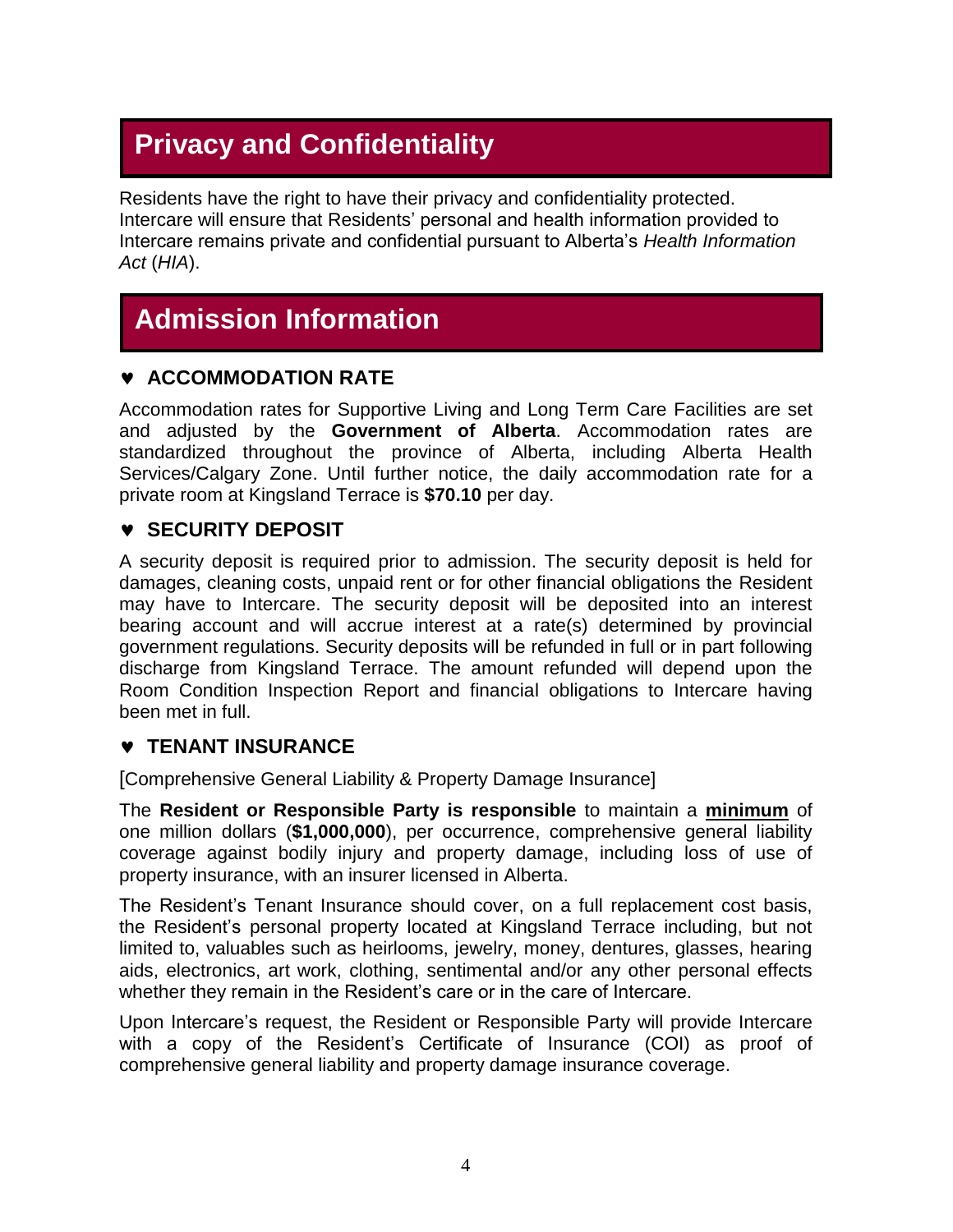### **Additional Services and Charges**

The following charges are in addition to the daily room rental rate:

- **Emergency Call / GPS Bracelet Replacement Fee;**
- Storage Space Rental (if requested);
- **❖** Toiletries;
- Equipment, medication and / or medical costs where applicable including, for example, but not limited to: medication, wound care supplies, incontinence supplies, oxygen supplies, transfer belts fall mats, slings, hip savers;
- ◆ Personal Laundry Services (if requested);
- Use of on-site washer / dryer for personal laundry (if applicable); and
- Please refer to the listing of additional services and charges provided on **Appendix A** of the Resident's Supportive Living Agreement.



**Residents should have the style of laundry basket pictured here.**

# **Moving In and Out**

- Due to security reasons, the following **Move-In** guidelines must be followed:
	- Move-ins must be **pre-booked with the Facility Administrator** and take place between the hours of **9:30 am to 3:30 pm Monday – Friday only**;
	- ◆ Do not block corridors or fire exits during the move-in;
	- ◆ When move-in is completed, please contact the Facility Administrator; and
	- A **Condition Inspection Report** shall be completed by the Facility Administrator (or designate) and Resident/Responsible Party **on the same day** that the Resident moves in. Each party shall sign and retain a copy of the report.
- Due to security reasons, the following **Move-Out** guidelines must be followed:
	- Move-out must take place between the hours of **9:30 am to 3:30 pm**, **Monday to Friday only**;
	- ◆ Do not block corridors or fire exits during the move-out;
	- ◆ Remove all property / items belonging to the Resident from the Residents room;
	- ◆ Do not remove any property or items belonging to Intercare;
	- When move-out is complete, please contact the Facility Administrator; and
	- A **Condition Inspection Report** shall be completed by the Facility Administrator (or designate) and Resident/Responsible Party **on the same day** that the Resident moves out. Each party shall sign and retain a copy of the report.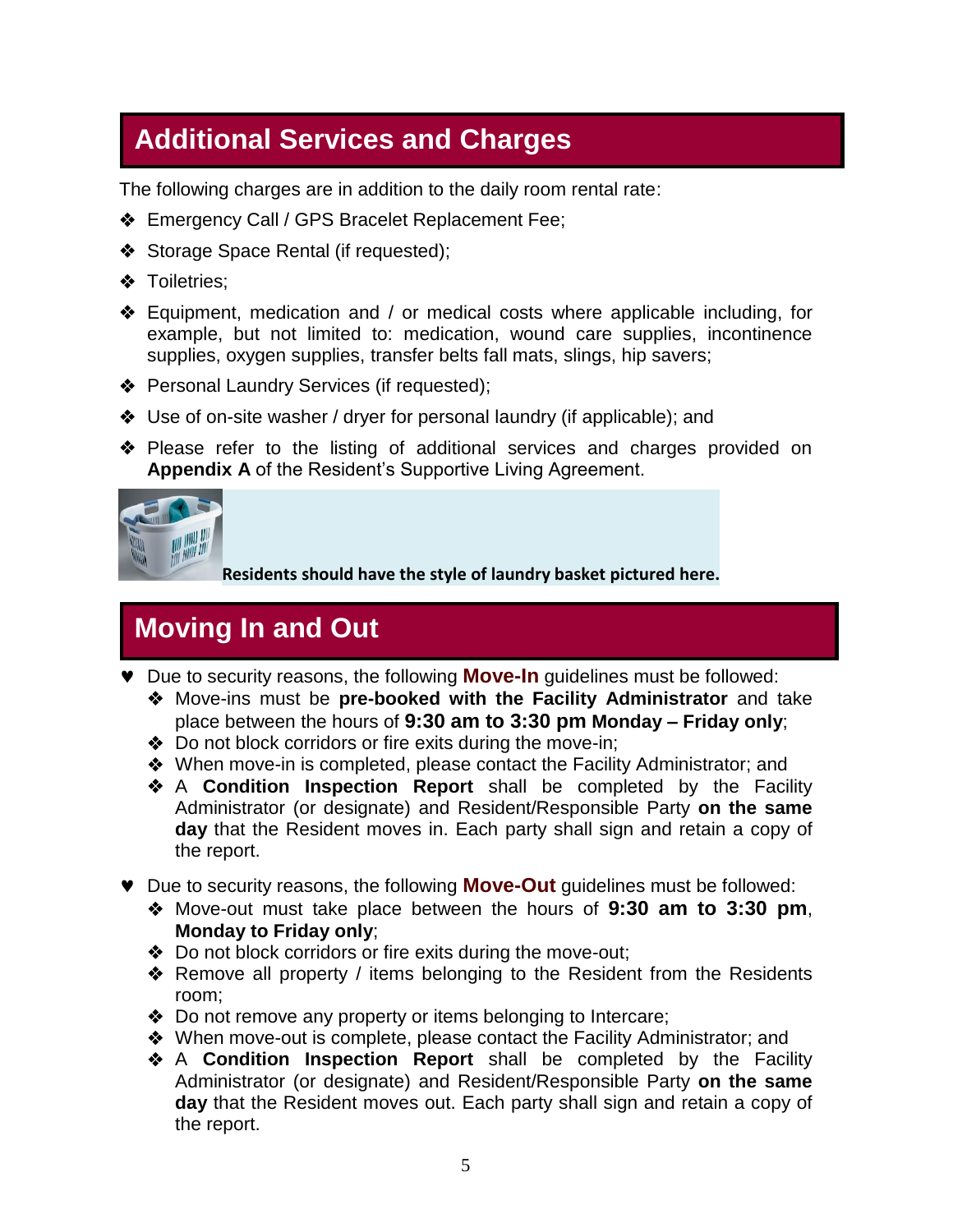### **Living at Kingsland Terrace**

**Intercare Calgary Regional Corporate Office**: Intercare's Calgary Regional Corporate Office is located at Suite #501, 5920 - Macleod Trail S.W., Calgary, Alberta, T2H 0K2. Business hours are from 8:00 a.m. to 4:30 p.m., Monday through Friday. Questions or concerns regarding billing for Residents in all Intercare sites should be directed to the Corporate Office by phone (403) 255-4969 or by fax (403) 252-6591.

- **Intercare's Website:** General information about Intercare is also available on our website at **[www.intercarealberta.com](http://www.intercarealberta.com/)**.
- **AHS Case Manager:** An AHS Case Manager will be assigned to you and will be responsible for your overall care. The AHS Case Manager is accountable for working with Residents and families in developing a plan of care that is individually designed for each Resident. At Kingsland Terrace, the AHS Case Manager and Intercare's care team work together to ensure that all Residents receive safe, quality care and services. The AHS Case Manager is available on site during designated office hours.
- **Care Plans:** Residents (or their designated decision maker, if applicable) who have questions about their care plan or who wish to see/receive a copy of their care plan should contact the AHS Case Manager directly for assistance.
- **Care Conferences:** An initial care conference will be arranged for you with the multi-disciplinary team approximately six (6) to eight (8) weeks following your admission to Kingsland Terrace. Your care conferences will then take place annually and/or on an 'as needed basis' thereafter.
- **Podiatry, Vision and Dental Care Services:** Care-related services such as podiatry/foot care, vision and dental care must be accessed in the community by Resident. For information or assistance, please contact the LPN or AHS Case Manager.
- **Palliative Care - End of Life (EOL):** Information about the end stages of life is available at Intercare in a variety of brochures and pamphlets. For additional information, please contact the Facility Administrator, LPN or AHS Case Manager.
- **Complementary and Alternative Therapies**: Intercare supports the rights of Residents to use complementary and alternative medications and therapies. Residents considering the use of a complementary product or therapy **must first inform** the Facility Administrator in writing about such use **and must comply** with Intercare's established CAHM policy and procedures regarding such use.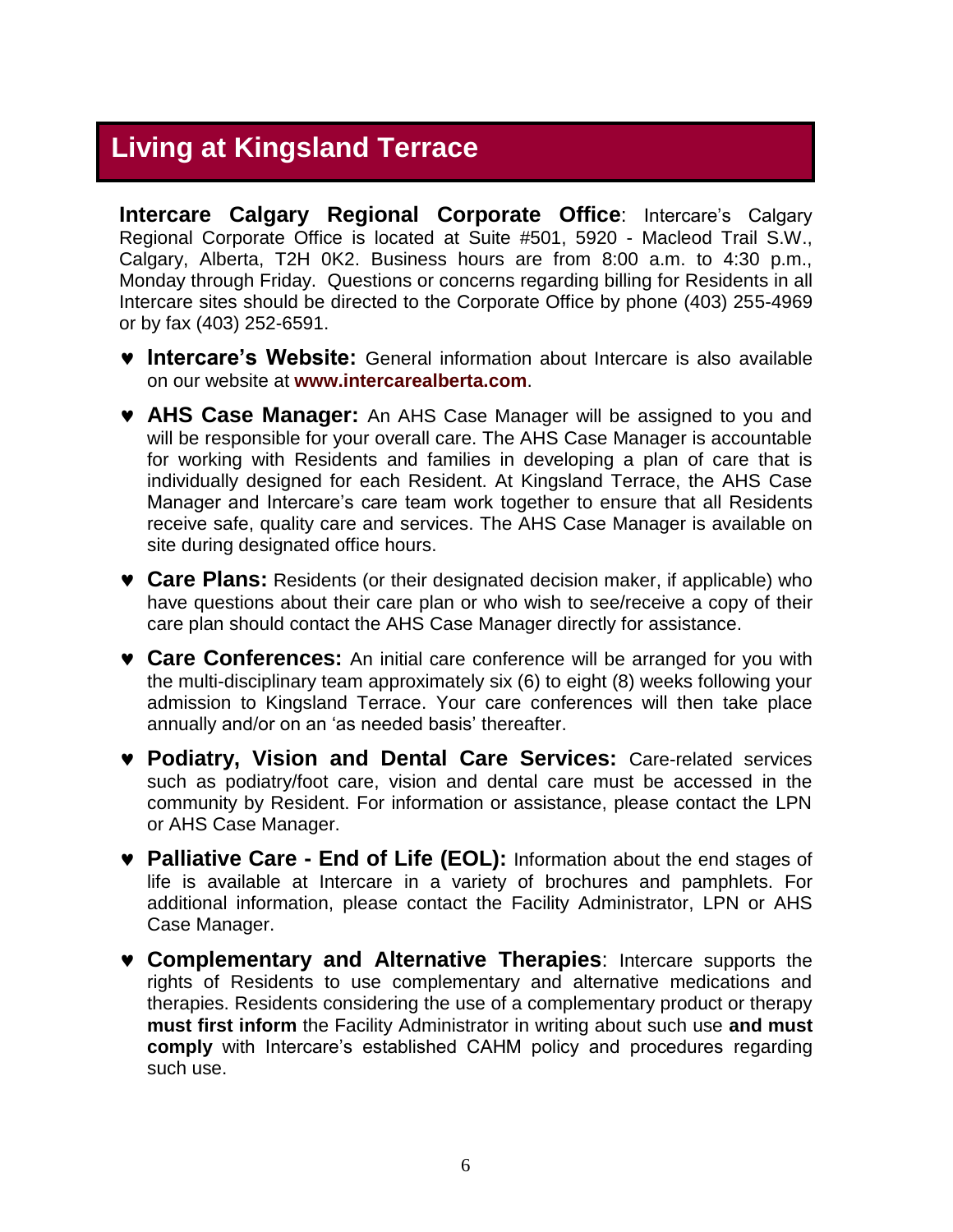- **Safe Medication Self - Administration:** Prior to being allowed to selfadminister his/her own medications, Resident requiring Medication Management must be assessed by his/her physician and the professional nursing team for **medication self-administration competency**. (Note: For Residents requiring Medication Management who are unable to 'self identify', Resident Identification Bracelets can be used as an alternate identification source for safety purposes.)
- **Visiting Hours:** Intercare does not restrict visiting hours. However, for security and Resident safety purposes, all entrance doors to Kingsland Terrace remain locked at all times. Upon arrival, please use the intercom to request access into the Facility.

#### **Leave of Absence from Kingsland Terrace:**

#### **Charges**

Residents on a leave of absence from the facility will **continue to be charged** the daily room rental rate and optional service charges.

#### **❖ Hospital Leave**

A maximum of fifty (50) days leave may be taken in a calendar year. In the event that a Resident is admitted to hospital for a period exceeding fifty (50) days, the need for Supportive Living placement will be re-evaluated.

#### **Social Leave**

Social leaves are not limited and Residents may go out on social leave at any time. However, staff must be notified in advance of the Resident leaving the Facility and appropriate entries must be made in the "**Sign-In / Sign-Out**" book when the Resident leaves and returns. If an extended social leave is anticipated, the Facility Administrator must be notified in advance. If social leaves are used in excess, the Facility Administrator (or designate) is required to contact AHS Transition Services to reassess the Resident's need for the supportive living placement.

- **Planned Discharges** from Kingsland Terrace may occur for Residents who are deemed not suitable or appropriate for supportive living; such discharges are planned and undertaken in conjunction with AHS/Calgary Zone (Transition Services).
- **Activity Calendars** are provided by the Recreation Team. Family members are encouraged and welcome to participate with Residents in planned events.
- **Menu:** The menu rotates every four (4) weeks. Developed by a Registered Dietitian, with input from the Kingsland Terrace cook and Residents, the menu meets Canada's Food Guide for Healthy Eating and offers a variety of meal choices.
- **Special diets** are provided as required and are monitored by the Registered Dietitian after conferring with the Resident, responsible family members and the attending physician. Special snacks are also included.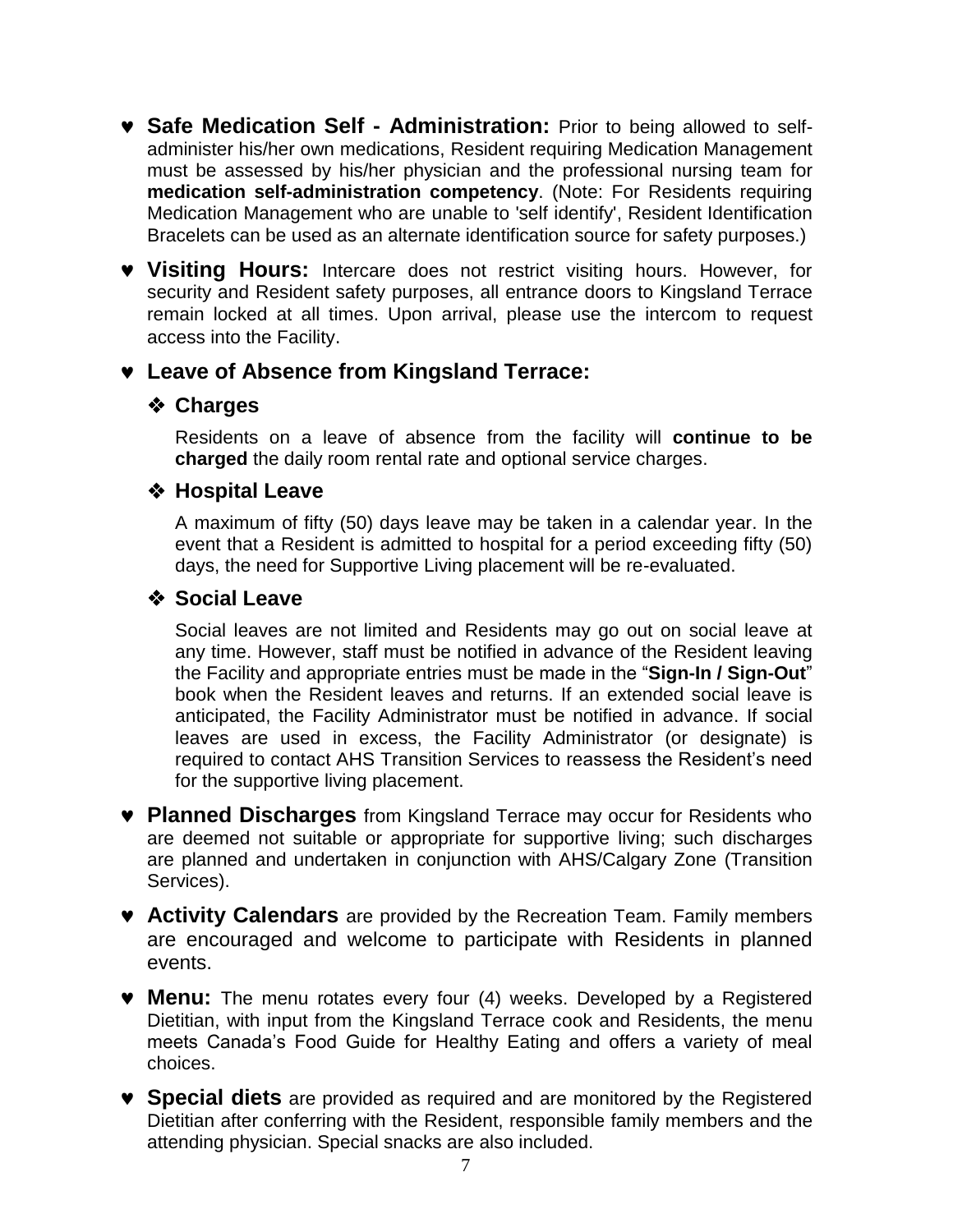- **Meal Times** for Residents are posted in the Facility. A meal substitution for lunch or dinner is available for Residents, upon request.
- **Snacks:** Nutritious snacks and beverages are available to Residents each day.
- **Housekeeping** services are provided seven (7) days per week and reflect a regular cleaning schedule.
- **Family or Friends** are encouraged to join a Resident for a meal. Should family or friends wishing to do so are asked to complete a **Visitor Meal Voucher** and notify the Staff Nurse (LPN) at least two (2) hours in advance of the meal to accommodate meal preparation time. Meal costs are: **\$9.50** for Breakfast; **\$12.00** for lunch or dinner; **\$20.00** for special Holiday Meals.

*~ Visitor meal prices are established by Intercare and are subject to change with notice ~*

- **Family Functions:** Intercare encourages families and friends to celebrate birthdays, holidays and other special events together with their loved ones at the facility. If you would like to hold a family function at the facility, please contact the Facility Administrator.
- **Alcoholic Beverages** in Supportive Living may be retained by a Resident for personal consumption only. Any such alcoholic beverages must remain locked in the Resident's room at all times.

**PLEASE NOTE:** Residents who have a Physician's Order in place for the personal consumption of alcohol **must** have their alcoholic beverages securely stored by the professional staff nurse (LPN).



 **Non-Smoking:** All Intercare facilities, including Kingsland Terrace, are **nonsmoking facilities**. In accordance with Intercare Policy, AHS/Calgary Zone policy and the City of Calgary Bylaw 57M92, residents, family members, visitors, guests and staff are strictly **prohibited** from smoking and/or consuming tobacco or tobacco-like products anywhere within or on Intercare property, including but not limited to resident rooms, commons areas, stairwells, stairways, outdoor patios, outdoor garden areas and surrounding grounds/property.

- **Cannabis:** All use of cannabis for medical purposes requires an **Attending Physician's Order**. Smoking, propagating, sharing, bartering, selling, borrowing or growing cannabis (whether for recreational or medical use purposes) is **not permitted** anywhere on or within any Intercare property, including but not limited to resident rooms, commons areas, stairwells, stairways, outdoor patios, outdoor garden areas and surrounding grounds/property.
- **Small Appliances:** For safety purposes, small appliances for personal use are **prohibited** from being brought into/used in resident rooms or anywhere else on the premises including, but not limited to: electric heating pads, electric blankets, hot water bottles, humidifiers, irons, microwaves, toasters, kettles and/or coffee makers (with the exception of single serve brewing systems, with auto shut off, such as Keurig or Tassimo Brewers).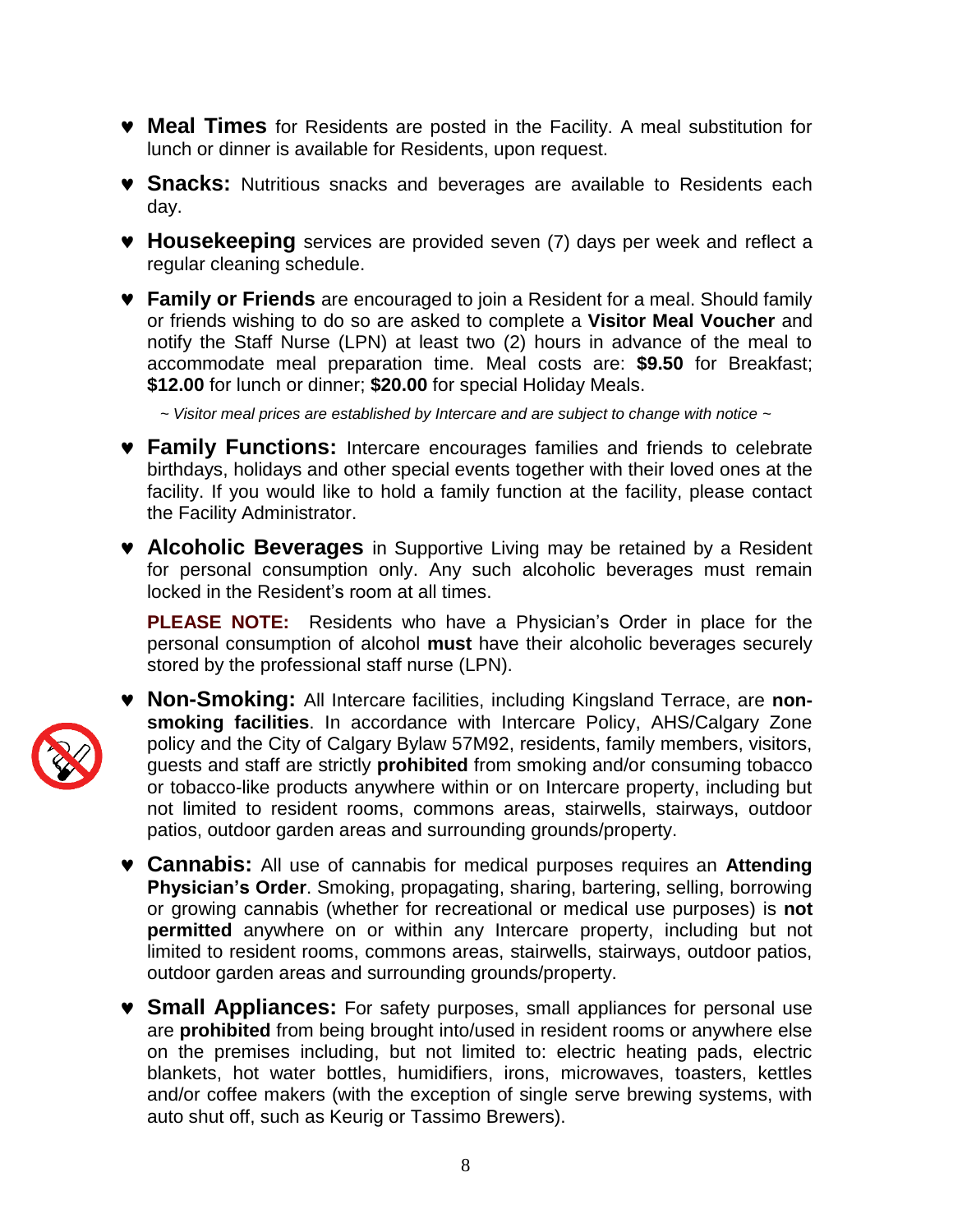**Valuables:** Intercare shall **not** be responsible or liable for the theft, loss or damage of any personal effects, sentimental effects or valuables belonging to the Resident at Kingsland Terrace. All sentimental effects, non-essential personal effects and valuables such as heirlooms, jewelry and money should not be left for or kept by/with the Resident at Kingsland Terrace.

**PLEASE NOTE:** In accordance with Intercare policy, staff members are **not permitted** to retain, hold or store any Resident's sentimental effects, nonessential personal effects or valuables on behalf of a Resident for safekeeping.

 **Money or Other Gifts:** Intercare's policy specifies that money or other gifts offered by Residents or their families/loved ones **may not** be accepted by Intercare staff. If you are considering making a staff donation, please contact the Facility Administrator.

**PLEASE NOTE:** In keeping with accounting and legislative requirements, Income Tax receipts cannot be issued to donors for monetary donations made to Intercare.

- **Foundation for Seniors' Care - "***Hearts of Excellence***":** Individuals who wish to make a monetary donation in memory of a friend or loved one are invited to donate to the Foundation for Seniors Care *- "Hearts of Excellence".*  The Foundation is a registered charity that is committed to supporting seniors and hospice/palliative care by providing funding for related programming and services, education, special projects, intergenerational and community-based initiatives. Income Tax receipts are issued for each monetary donation to the Foundation. Please contact the Facility Administrator for further information.
- **Staff and Volunteer Non-Involvement in Resident's Personal Affairs:**

Intercare's policy specifies that Intercare staff and volunteers are **not permitted** to be involved in:

- Resident financial affairs, including Power of Attorney, Trusteeship, Wills and Estates; and
- Resident non-financial affairs, including Personal Directives and Guardianship.

**PLEASE NOTE:** If you require assistance with such matters, please contact the AHS Case Manager at Kingsland Terrace.

 **Safe Water Temperatures:** In accordance with Alberta Health (AH) and AHS provincial policy, Intercare recognizes **38 to 43 degrees Celsius** as the safe water temperature range for Residents during staff-assisted baths/showers. As there are no bath tubs at Kingsland Terrace, to monitor staff-assisted shower water temperatures at Kingsland Terrace, staff must first complete three (3) temperature checks prior to assisting Residents into their shower; residents who are able to do so, will be invited by staff to participate in the third check by placing their arm into the water.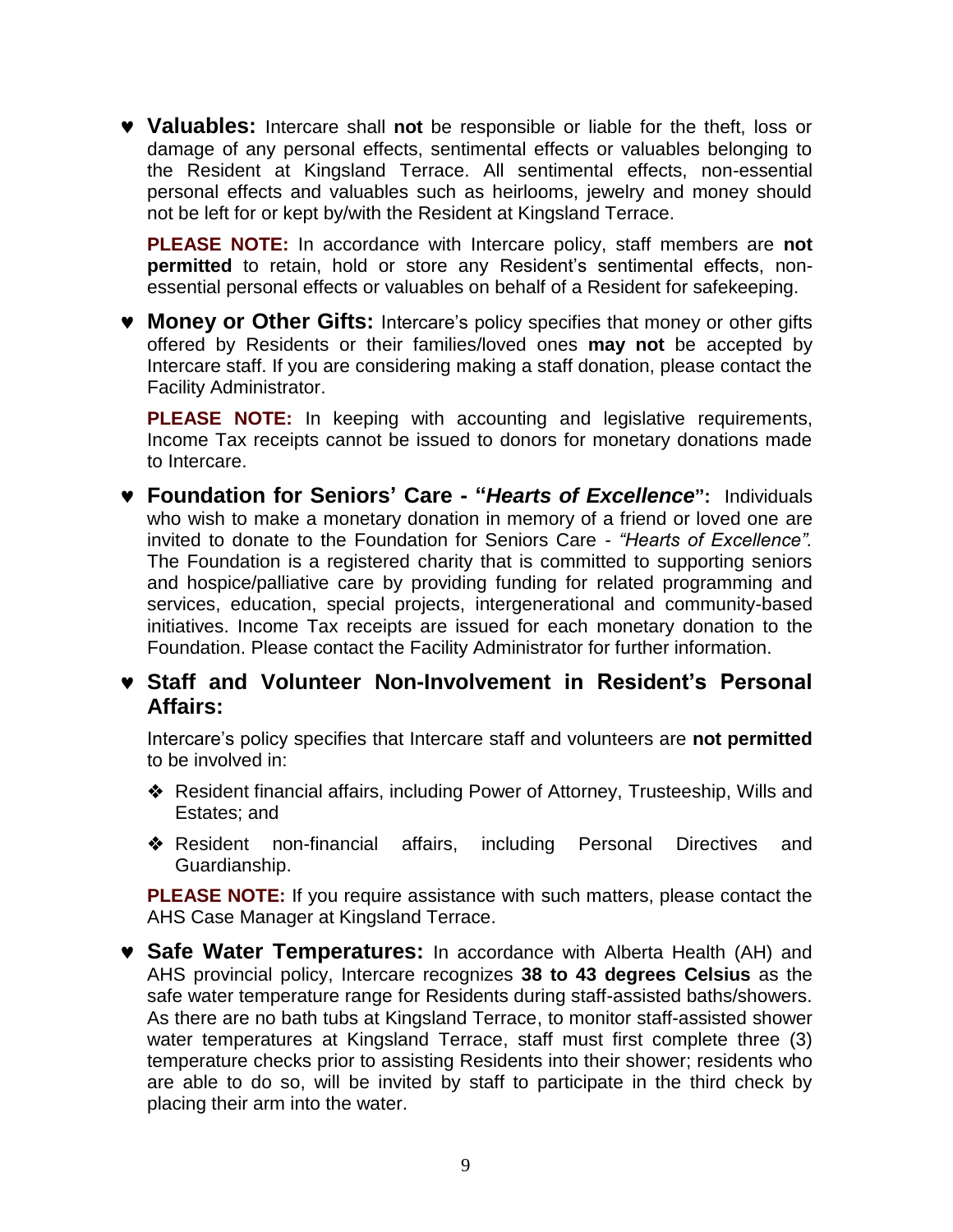- **Staff-Assisted Resident Bathing:** In accordance with AH and AHS provincial policy, based on assessed need, Intercare provides Kingsland Terrace Residents with the opportunity to receive a minimum of **two (2) staffassisted baths per week** by the method of their choice, which includes showering, full body sponge bath and/or bed bath. Residents who do not want two (2) staff-assisted showers and/or sponge/bed baths per week based on assessed need, will not have to receive same.
- **Transportation:** In supportive Living, Residents who require transportation or escort to outings and appointments are responsible for arranging and paying for same.
- **Parking:** There is limited parking available on public streets adjacent to Kingsland Terrace. In addition, there is one designated (1) handicap parking stall located at the back of the supportive living facility.

**PLEASE NOTE**: Please **do not** park on adjacent public streets where '**No Parking'** is indicated, as your vehicle will be ticketed and towed by the City of Calgary.

#### **Family Notification Process:**

**Immediate notification** when there is: 1) significant change in the Resident's condition that requires physician assessment and/or order changes; 2) any life threatening condition that exists; 3) symptoms that indicate medical interventions may be necessary (e.g. lab work, x-rays, emergency treatment); 4) a change in condition that is different from the Resident's normal and appears to be unstable; and/or 5) a situation in which the Resident is unaccounted for/missing.

**Within twenty-four (24) hours** when there is: 1) an incident that has resulted in an injury to the Resident which required nursing treatment; 2) continuation of symptoms which indicate medical intervention may be necessary; 3) an incident that did not require notification of the Resident's physician, but did create a situation which could cause the Resident or family distress or anxiety; and/or 4) changes in the Resident's medications (for Residents requiring Medication Management).

The family / Responsible Party must advise the Facility Administrator and professional staff nurse (LPN) if they **do not** wish to be provided with notifications, as per Intercare's Family Notification process outlined above.

 *Protection for Persons in Care Act* **(***PPCA***):** All Intercare Residents are protected under the *PPCA*. Any and all forms of Resident maltreatment are considered unacceptable. Intercare has a zero tolerance policy for Resident abuse. For additional information, please contact the Facility Administrator or professional staff nurse (LPN). To report any form of maltreatment, contact the Facility Administrator or call the Protection for Persons in Care office at **1-888- 357-9339.**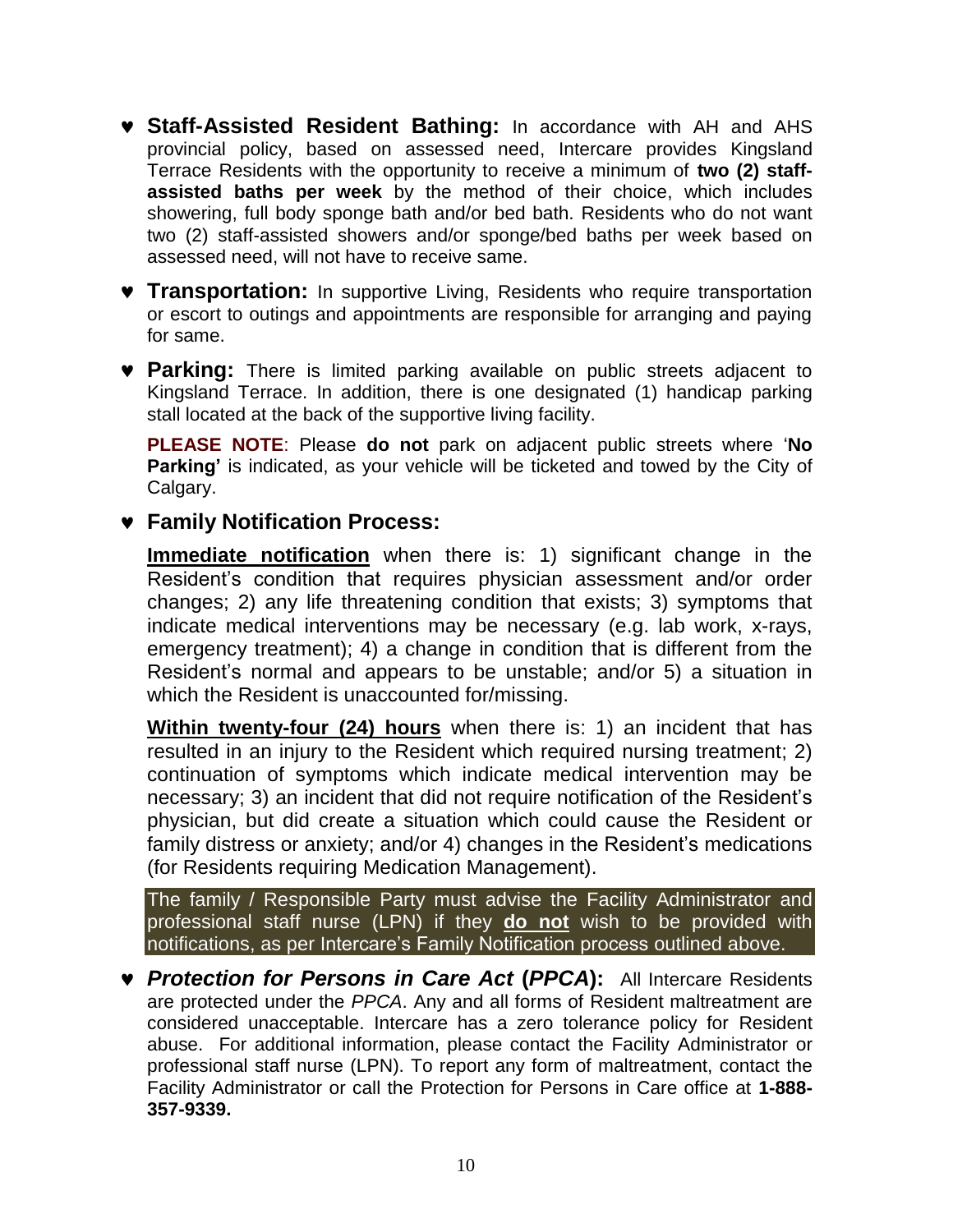**v** Concerns Resolution: If you or your family have concerns or questions about the care and services provided by Intercare we want to hear from you! To ensure that your concern(s) receive prompt attention and are reasonably resolved to your satisfaction, we encourage you to follow the "step-by-step concerns resolution flow map" outlined below.



- **AHS/Patient Concerns or AHS/Health Link (Alberta):** If you are not satisfied with Intercare's response to your concern(s), you have the right to further direct your concerns or questions to **AHS/Patient Concerns** by calling toll free at **1-877-957-9771**; or **AHS/Health Link (Alberta)** by calling **811**.
- **Office of the Ombudsman:** If you are still not satisfied with the responses you have received, you also have the right to request that AHS and the Alberta Ombudsman further investigate the concern/complaint resolution process or the fairness of the final decision by calling tolling free at **310-0000** followed then dialing **(403) 297-6185**; or via their website at **[www.ombudsman.ab.ca](http://www.ombudsman.ab.ca/)**.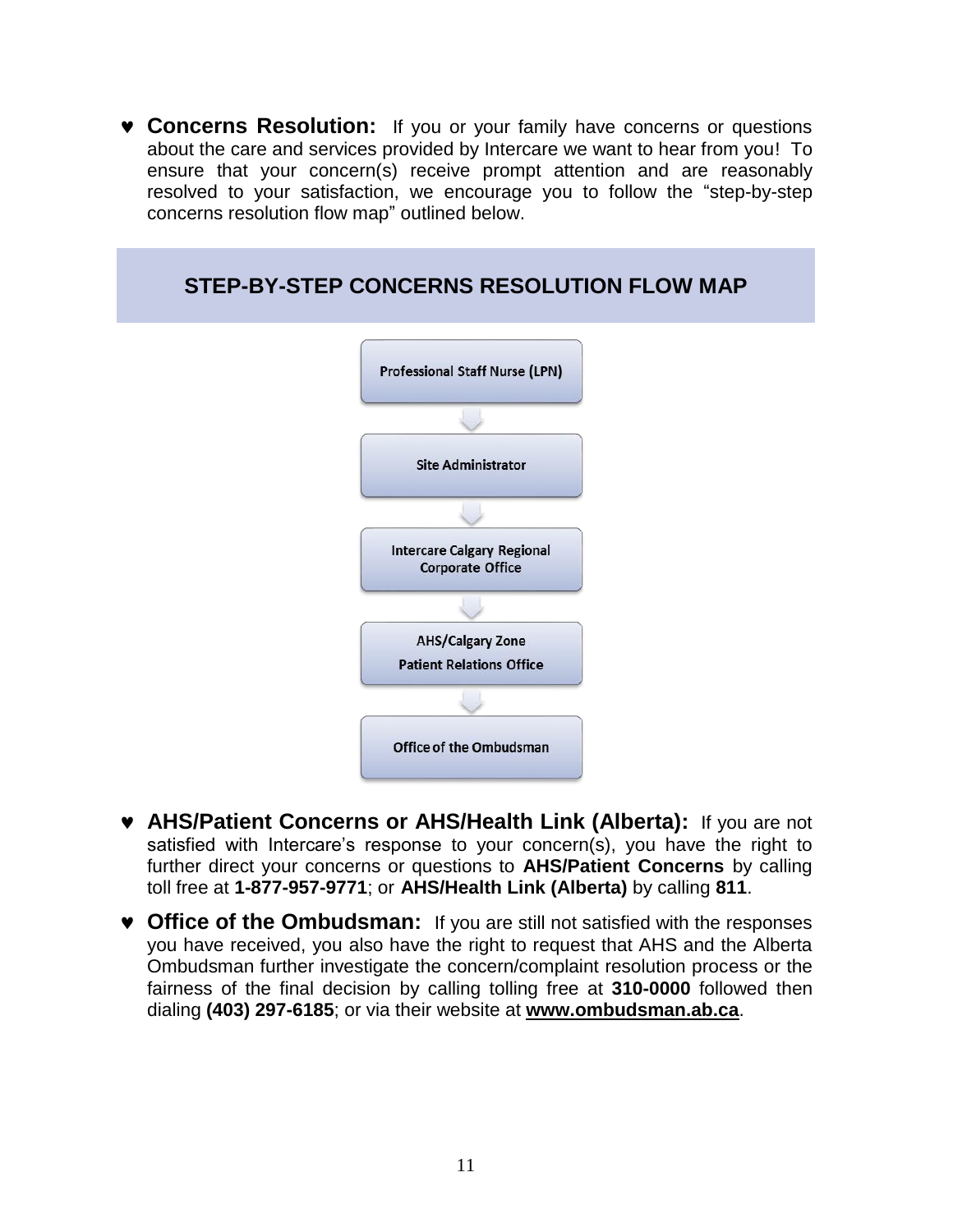# **Resident / Family Responsibility**

#### **ASK. LISTEN. TALK.**

- **↑ ASK** your health care team about your health care plan.
- **LISTEN** carefully and ask for more information especially if you do not understand what is being said.
- **↑ TALK** about your concerns, needs and priorities with your care team. Talk about your plan of care, what it means and what you can expect to occur.
- **PERSONAL DIRECTIVE (PD), ENDURING POWER of ATTORNEY (EPA), GUARDIANSHIP and/or TRUSTEESHIP ORDERS:** If any of these important documents have been finalized on behalf of the Resident, please provide copies to the Facility Administrator.
- **Goals of Care Designation** is a way to communicate to staff personal wishes in the event that the Resident's health deteriorates. The Resident's chosen **Goals of Care** (GOC) can be changed at anytime. The Resident's wishes expressed in his/her **Personal Directive** (PD) will be honoured in the GOC form. If you have any questions about this particular topic, please contact and speak directly with the AHS Case Manager at the site.
- **Personal Mail** is delivered to Residents at Kingsland Terrace. All other documents related to the Resident's financial affairs should be directed to the address of the Resident's Responsible Party.
- **Change of Address or Telephone Number:** If there is a change of address or telephone number for involved family and/or Responsible Party, please immediately notify the Facility Administrator and the Intercare Calgary Regional Office of such a change, for record keeping and communication purposes.
- **v** If family members or Responsible Party will be away for any length of time, please notify and provide the AHS Case Manager, and the professional staff nurse (LPN) or the Facility Administrator dates, with and any alternate contact names and numbers**.**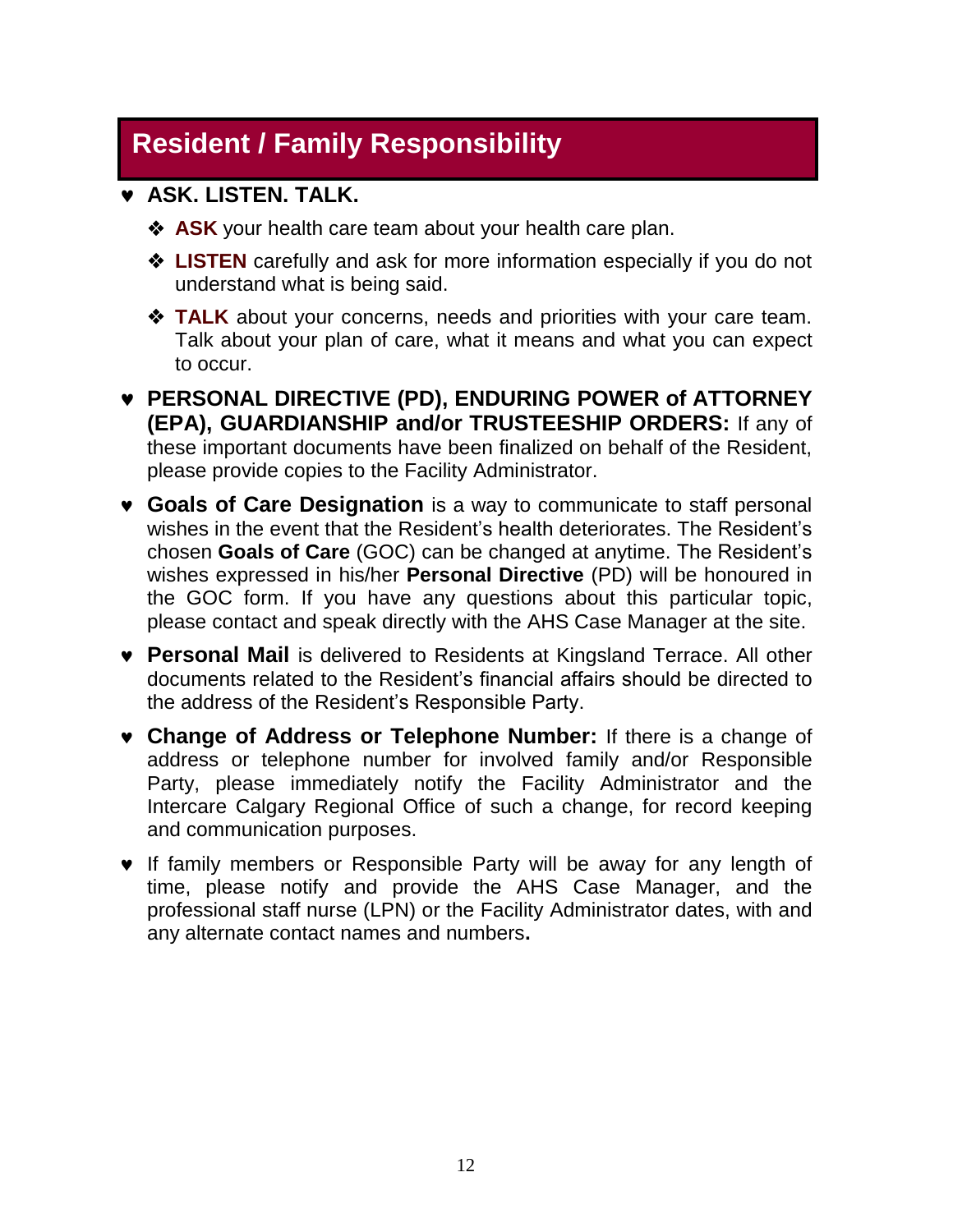# **Your Care Team**

- **Site Administrator** is responsible for the overall operations, administration and clinical care/services at Kingsland Terrace.
- **Licensed Practical Nurses (LPNs) and Clinical Care Specialists (CCS)** specialize in continuing care and are responsible for the provision of care and care-related services twenty-four (24) hours a day, seven (7) days per week.
- **Registered Dietitian** assesses Residents' nutritional status, need for supplements and monitors weight monthly**.**
- **Recreation Therapist** assesses Residents and, together with **Activity Aides,** provides Residents with choices and opportunities to participate in a variety of recreational activities.
- **Contracted Clinical Pharmacist** ensures that appropriate medication is provided and that all medications prescribed are reviewed on a regular basis. The contracted pharmacist is available to answer any questions that Residents requiring Medication Management may have about their medications.

### **Let's Hear From You!**

 **Resident / Family Council (RFC) Meetings** are held regularly at Kingsland Terrace to provide education and a forum for feedback as well as discussion of issues, concerns, requests and suggestions. Residents and families are encouraged to attend and participate or, if they wish, lead these important facility meetings. Meeting dates and times are regularly posted at the Facility. Please contact the Facility Administrator for further information.

In the event a facility's RFC is unable to resolve a concern with Intercare, a member of the RFC can contact an Alberta Health (AH) Complaints Officer for assistance by calling: **1-888-357-9339**

For additional information about Alberta's *RFC Act*, please visit:

#### **<https://alberta.ca/resident-family-councils.aspx>**

 **Feedback Forms:** Intercare values and takes seriously all feedback that we receive from our Residents and families. **Feedback Forms** are an excellent way to communicate your concerns, suggestions, requests and compliments to us. **Feedback Forms** are available throughout the facility and on Intercare's website at www.intercarealberta.com. Should you choose to submit a **Feedback Form** to us, you will receive a timely response from the appropriate member of Intercare's Leadership Team.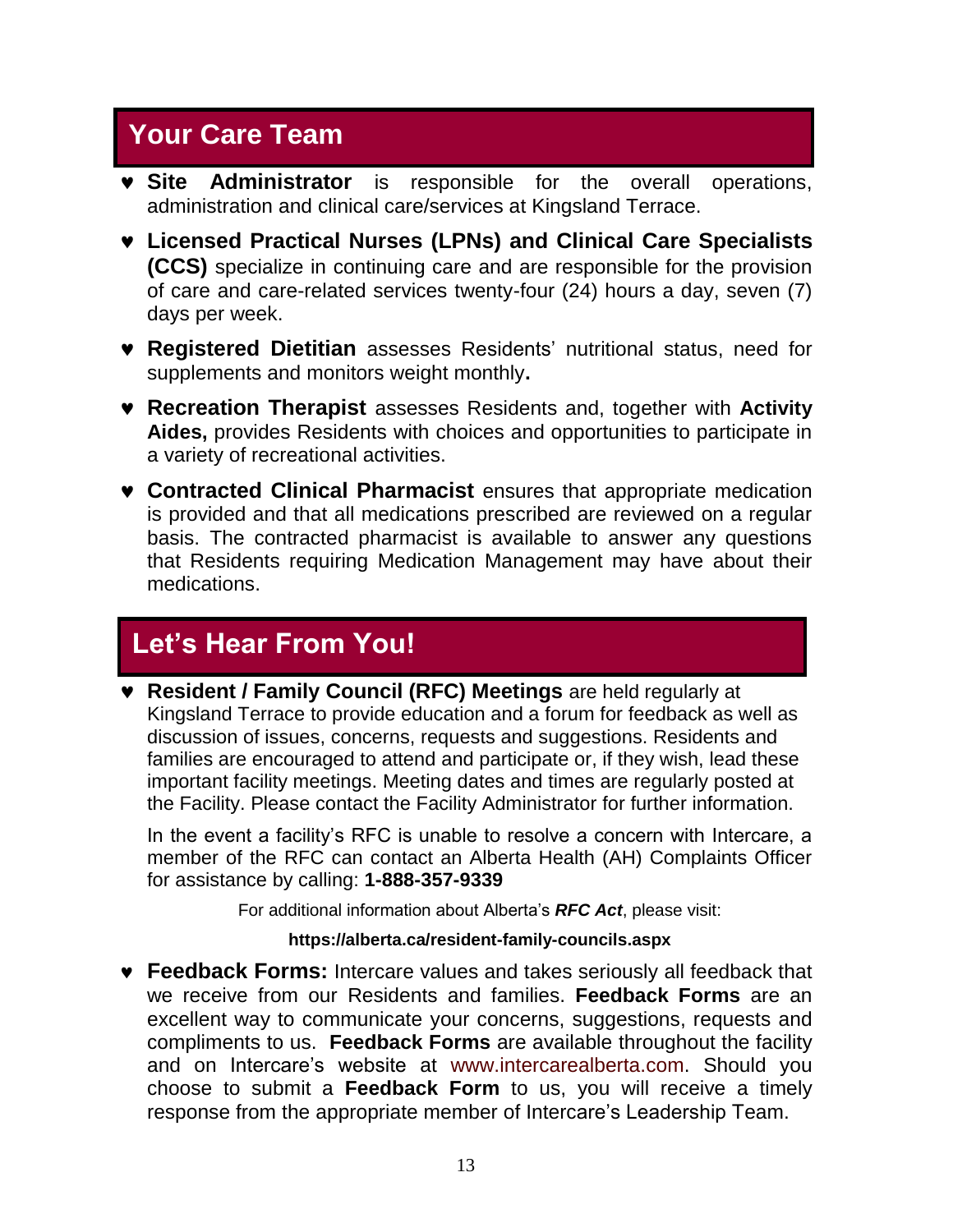### **Infection Prevention and Control (IPC)**

Intercare has policies and processes in place to help reduce the risk of infectious diseases, such as influenza, from coming into and spreading through our facilities. These safeguards are referred to as "Infection Prevention and Control."

Influenza vaccination programs for staff and Residents, hand hygiene and respiratory etiquette are important steps that we follow to help reduce the risk of infections in our facilities.

Given that the best line of defense against infection is **hand-washing**, please remember to wash your hands often and thoroughly. Hand cleaning gel is available at the main entrance of each facility.

Family members, friends and visitors can help us keep our Residents safe.

#### **Here's what you can do to help:**

- Do not visit your family member or friend if you are sick or feel like you are getting sick;
- Wash your hands before and after you leave the Kingsland Terrace;
- **v** Use alcohol hand gels in between hand washing;
- $\bullet$  Cough or sneeze into your sleeve to avoid spreading germs;
- Don't bring small children to visit if they are ill or have been exposed to influenza at school or in the community;
- Urge your family member or friend to tell a Nurse if he/she has any signs of influenza; and
- Urge your family member or friend to avoid close contact with others during the influenza season or outbreaks.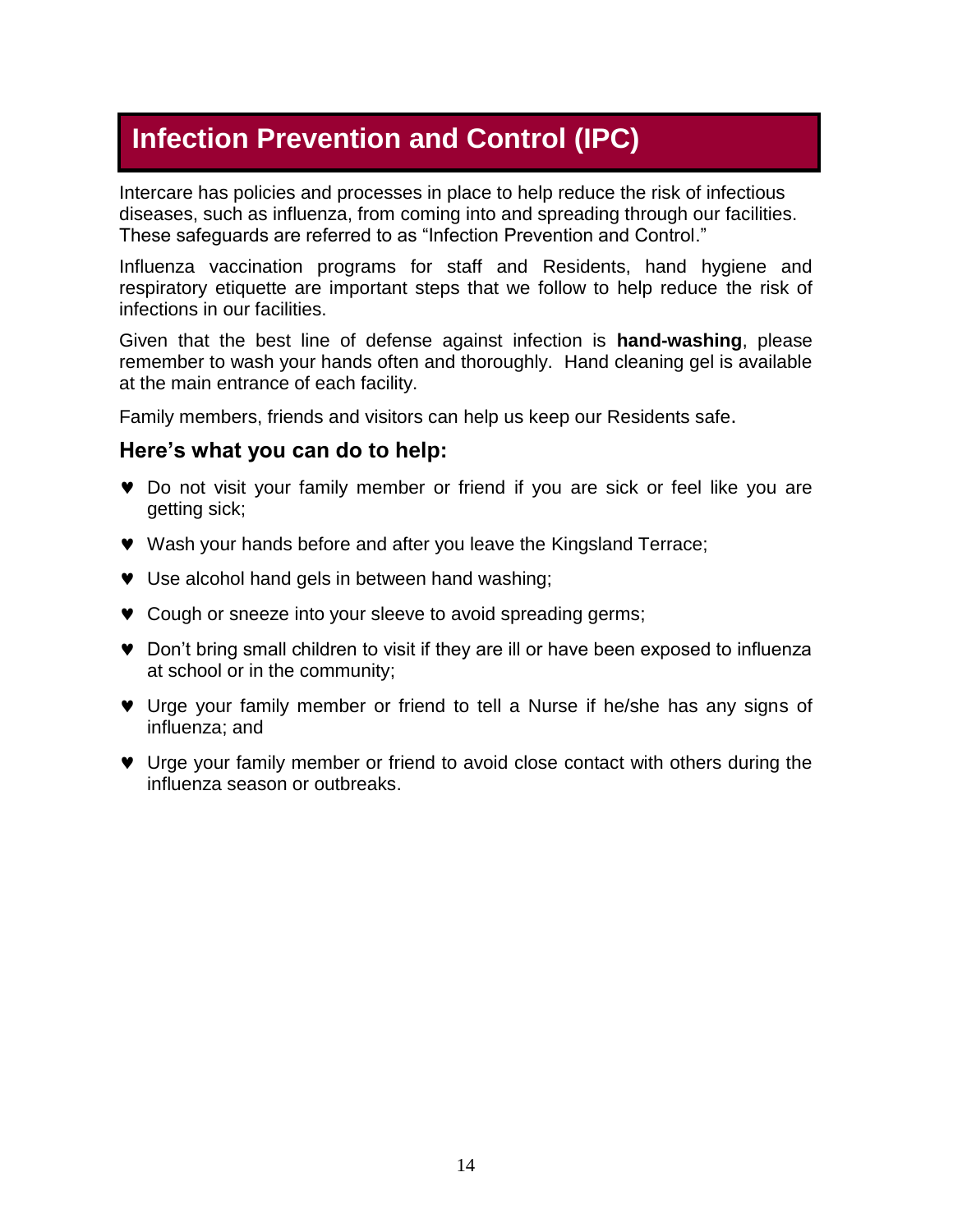#### **The 'Four (4) Moments of Hand Hygiene'**

Intercare follows the **'Four 4 Moments'** of hand hygiene, as outlined by AHS, to reduce the risk of spreading potential sources of infection within our facilities.

The **Four (4) Moments** of hand hygiene are as follows:

- **Moment 1:** Before contact with a resident or resident's environment, includes but is not limited to: putting on personal protective equipment; entering a resident's room; and before providing resident care.
- **Moment 2:** Before a clean or aseptic procedure includes but is not limited to: wound care; handling intravenous devices; handling food; or preparing medications.
- **Moment 3:** After exposure (or risk of exposure) to blood and/or body fluids, includes but is not limited to: when hands are visibly soiled and following removal of gloves.
- **Moment 4:** After contact with a resident or resident's environment, includes but is not limited to: i) removing personal protective equipment; ii) leaving the resident environment; and iii) following the handling resident care equipment.

#### **Outbreak Management**

In the case of an "outbreak" (i.e. numerous cases of a gastro-intestinal (GI) or respiratory illness), signage advising of the outbreak will be posted at the facility.

**PLEASE NOTE:** These types of infections can easily spread. To decrease risk to Residents, families, visitors and staff, activities at the facility may be cancelled and visiting may be limited or restricted during an outbreak.

### **Resident Safety**

Intercare is committed to promoting and maintaining a culture of safety for our Residents, families, visitors /guests, staff and volunteers. It is the responsibility of all staff and volunteers to contribute to the health and safety of our work environment and the well-being of our Residents.

Residents and family members also play a very important role in promoting safety. As such, Intercare encourages you to report any safety concerns that you may have while in our facilities to our staff or by completing and submitting a **Feedback Form** to us.

# **In Case of Emergency**

There are various types of **emergencies** that may arise within our facilities. Our first priority in the face of an emergency is the safety and well-being of our Residents. Particular actions taken by staff will depend on the type of emergency.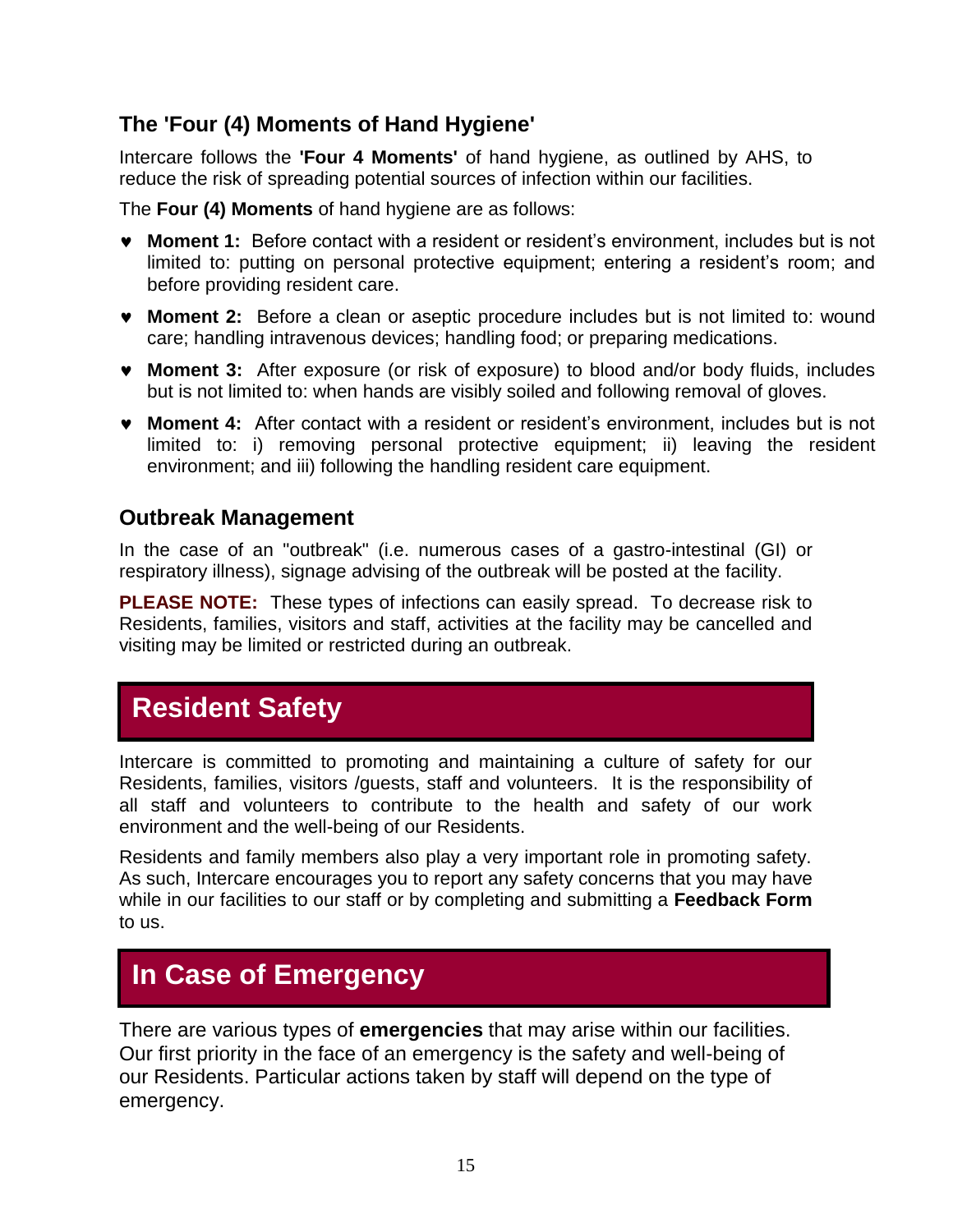If you are in the Facility when one of the codes noted below is announced **remain calm, stay in a safe location and follow the directions of staff.**

At Intercare facilities, we follow the **National Code System** as follows:

| <b>Code Red</b>    | Fire                                  |
|--------------------|---------------------------------------|
| <b>Code Green</b>  | Evacuation                            |
| <b>Code Yellow</b> | <b>Missing Resident</b>               |
| <b>Code Blue</b>   | <b>Medical Emergency</b>              |
| <b>Code Black</b>  | <b>Bomb Threat</b>                    |
| <b>Code Orange</b> | <b>External Disaster Plan</b>         |
| <b>Code Purple</b> | Hostage Taking                        |
| <b>Code Grey</b>   | <b>Shelter-In-Place/Air Exclusion</b> |
| <b>Code Brown</b>  | <b>Hazardous Materials Spill</b>      |
| <b>Code White</b>  | <b>Aggressive Behavior</b>            |

### **CONTINUITY OF SERVICES (CONTINGENCY PLANNING)**

Intercare also has **Contingency Plans** in place to ensure the continuation of necessary facility services to Residents at Kingsland Terrace in the event of service disruptions including, for example: loss of power; loss of heat, loss of water; loss of elevator, disruption to housekeeping and laundry services; disruption to safety and security services; and disruption to meal services.

The **Contingency Plans** are located in the Emergency Response Manual for Kingsland Terrace and are available to you for review through the Facility Administrator, upon request.